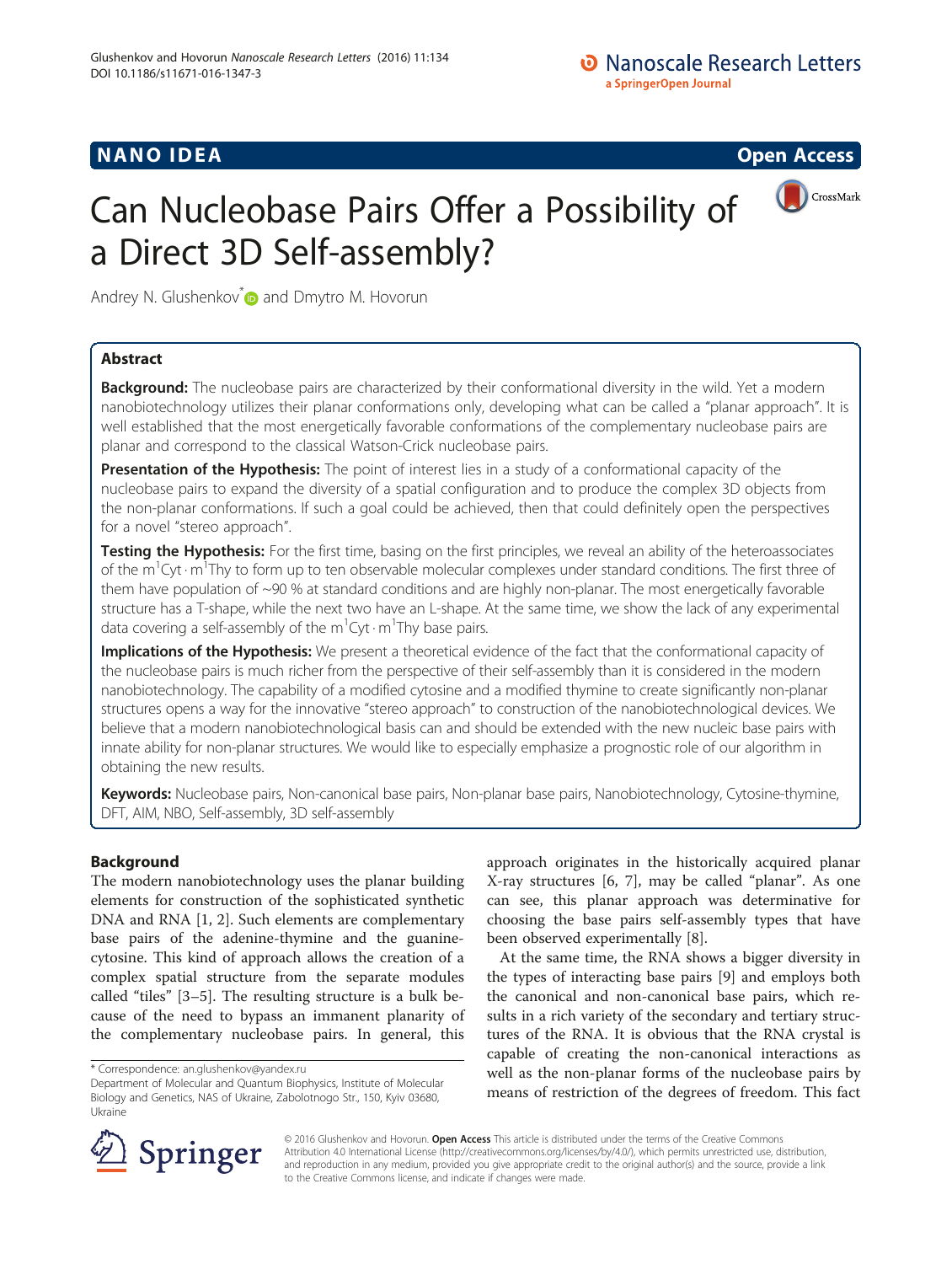<span id="page-1-0"></span>allows us to raise a question of the conformational capacity of the electron structures of the different nucleobase pairs. Does the free self-assembly of the essentially planar nucleic bases result in strictly planar base pairs or does it allow significantly non-planar structures as well? A positive answer to the question may lead to transition from the "planar approach" to the "stereo approach" that rely on the primary structure as the main source of an arbitrary secondary structure. Consequentially, it would allow the creation of more compact nanobiotechnological devices.

In our study [[10](#page-5-0)], we prove that the model heteroassociates of the  $m^1$ Cyt $\cdot$ m<sup>1</sup>Thy are capable of forming up

to ten observable molecular complexes. The first three of them have population of  $\sim$ 90 % at standard conditions and are highly non-planar. The most energetically favorable structure has a T-shape, and the next two are of L-shape. Unfortunately, we failed to find any available published experimental data covering the self-assembly of the cytosinethymine base pairs.

#### Presentation of the Hypothesis

As it was mentioned above, the modern nanobiotechnology constrains itself by the use of only planar nucleobase pairs. In our opinion, it results from a relative impossibility to produce stable non-planar nucleobase pairs, so

|  | Complex $\Delta G^0$ , kcal/mol $\mu$ , D H-bond AHB/vdW $\rho$ , a.u. $\Delta \rho$ , a.u. 100 $\varepsilon$ $d_{AB}$ , Å $d_{HB}$ , Å $\Delta d_{AH}$ , Å $\angle$ AHB, deg $E_{HB}$ , kcal/mo |  |  |  |  |
|--|--------------------------------------------------------------------------------------------------------------------------------------------------------------------------------------------------|--|--|--|--|

Table 1 Common physico-chemical properties of observable heteroassociates of the m<sup>1</sup>Cyt · m<sup>1</sup>Thy

| COLLINGY       | $\Delta$ G, KCAI/IIIOI | μ, υ  | $11-10011Q$ AT 1 D/ YUVV<br>cont. AB | <i>μ</i> , a.u. | Δμ, α.u. | <b>I UUC</b> | $u_{AB}$ , A | $u_{HB}$ , A             | $\Delta u_{AH}$ , A      | <i>L</i> AI ID, UEY | FHB' veall linni |
|----------------|------------------------|-------|--------------------------------------|-----------------|----------|--------------|--------------|--------------------------|--------------------------|---------------------|------------------|
| $\mathbf{1}$   | 0.00                   | 5.22  | N3C4                                 | 0.007           | 0.024    | 37.6         | 3.197        | $\equiv$                 |                          | $\equiv$            | 1.19             |
|                |                        |       | N4 HO4                               | 0.021           | 0.078    | 7.6          | 2.997        | 1.991                    | 0.010                    | 169.3               | 3.87             |
|                |                        |       | O2N1                                 | 0.005           | 0.018    | 68.2         | 3.329        | $\equiv$                 | $\equiv$                 | $\equiv$            | 1.05             |
|                |                        |       | CH. 02                               | 0.007           | 0.024    | 14.0         | 3.410        | 2.597                    | 0.000                    | 130.6               | 1.33             |
| $\overline{2}$ | 0.08                   | 5.58  | CHN3                                 | 0.011           | 0.033    | 11.1         | 3.340        | 2.488                    | $-0.002$                 | 134.1               | 1.81             |
|                |                        |       | N4HO2                                | 0.021           | 0.080    | 7.4          | 2.983        | 1.987                    | 0.010                    | 166.3               | 3.79             |
|                |                        |       | O2C6                                 | 0.002           | 0.008    | 101.0        | 3.716        | $\equiv$                 | $\overline{\phantom{a}}$ | $\sim$              | 0.34             |
| 3              | 0.17                   | 5.65  | N3N1                                 | 0.006           | 0.020    | 110.8        | 3.314        | $\overline{\phantom{0}}$ |                          | -                   | 1.16             |
|                |                        |       | CHHO2                                | 0.008           | 0.023    | 8.7          | 3.554        | 2.584                    | $-0.002$                 | 147.8               | 1.40             |
|                |                        |       | N4HO2                                | 0.021           | 0.080    | 7.0          | 2.985        | 1.986                    | 0.010                    | 166.1               | 3.78             |
|                |                        |       | CHN3                                 | 0.007           | 0.025    | 41.9         | 3.276        | 2.762                    | $-0.002$                 | 108.5               | 1.30             |
| 4              | 0.82                   | 2.91  | N3HN3                                | 0.029           | 0.080    | 6.5          | 2.991        | 1.965                    | 0.024                    | 170.1               | 6.52             |
|                |                        |       | N4HO4                                | 0.031           | 0.107    | 3.6          | 2.877        | 1.855                    | 0.016                    | 174.4               | 5.28             |
|                |                        |       | O2O2                                 | 0.002           | 0.008    | 23.1         | 3.714        | $\equiv$                 | $\frac{1}{2}$            | $\frac{1}{2}$       | 0.33             |
| 5              | 1.23                   | 2.06  | N3HN4                                | 0.039           | 0.095    | 6.4          | 2.875        | 1.835                    | 0.032                    | 173.1               | 7.67             |
|                |                        |       | N3HO2                                | 0.028           | 0.101    | 4.2          | 2.902        | 1.879                    | 0.017                    | 172.7               | 5.25             |
| 6              | 1.36                   | 4.96  | N3HN3                                | 0.029           | 0.079    | 6.4          | 2.995        | 1.969                    | 0.023                    | 169.9               | 6.40             |
|                |                        |       | N4HO2                                | 0.028           | 0.101    | 4.0          | 2.901        | 1.883                    | 0.014                    | 173.2               | 4.85             |
|                |                        |       | O2O4                                 | 0.002           | 0.007    | 39.0         | 3.773        | $\equiv$                 | $\frac{1}{2}$            | $\omega_{\rm{max}}$ | 0.29             |
| $\overline{7}$ | 1.64                   | 1.26  | N3HN4                                | 0.040           | 0.096    | 6.4          | 2.865        | 1.823                    | 0.033                    | 173.6               | 7.86             |
|                |                        |       | N3HO4                                | 0.030           | 0.103    | 3.5          | 2.889        | 1.863                    | 0.019                    | 173.2               | 5.61             |
| 8              | 1.95                   | 5.06  | CHN3                                 | 0.014           | 0.043    | 4.6          | 3.411        | 2.332                    | $-0.001$                 | 169.5               | 2.28             |
|                |                        |       | N4HO2                                | 0.022           | 0.089    | 6.5          | 2.962        | 1.948                    | 0.010                    | 174.2               | 3.70             |
| 9              | 2.22                   | 13.05 | C6HO2                                | 0.013           | 0.043    | 2.1          | 3.335        | 2.284                    | 0.001                    | 162.6               | 2.43             |
|                |                        |       | C5-1H1N3                             | 0.004           | 0.012    | 0.2          | 4.047        | 2.978                    | 0.000                    | 166.2               | 0.66             |
|                |                        |       | CHHO2                                | 0.008           | 0.030    | 15.5         | 3.488        | 2.449                    | $-0.004$                 | 159.4               | 1.59             |
| 10             | 2.27                   | 13.57 | CHHO2                                | 0.005           | 0.017    | 173.4        | 3.798        | 2.814                    | $-0.004$                 | 150.3               | 0.93             |
|                |                        |       | CH. N3                               | 0.006           | 0.017    | 5.9          | 3.791        | 2.745                    | $-0.004$                 | 161.1               | 0.95             |
|                |                        |       | C6HO2                                | 0.014           | 0.051    | 1.4          | 3.294        | 2.211                    | 0.001                    | 175.5               | 2.65             |

 $ΔG<sup>o</sup>$  relative Gibbs free energy (T = 298,15 K; P = 1 atm), μ dipole moment, AH...B/A...B atoms participating in H-bond and/or in van der Waals contacts, ρ electron density, Δρ Laplacian of electron density, ε ellipticity in bond critical points of (3,-1) type,  $E_{HB}$  H-bond energy,  $d_{AB}$ ,  $d_{HB}$ ,  $\hat{A}$ AHB distances and angle between atoms of H-bond/van der Waals contact, Δd<sub>AH</sub> elongation of AH group in H-bond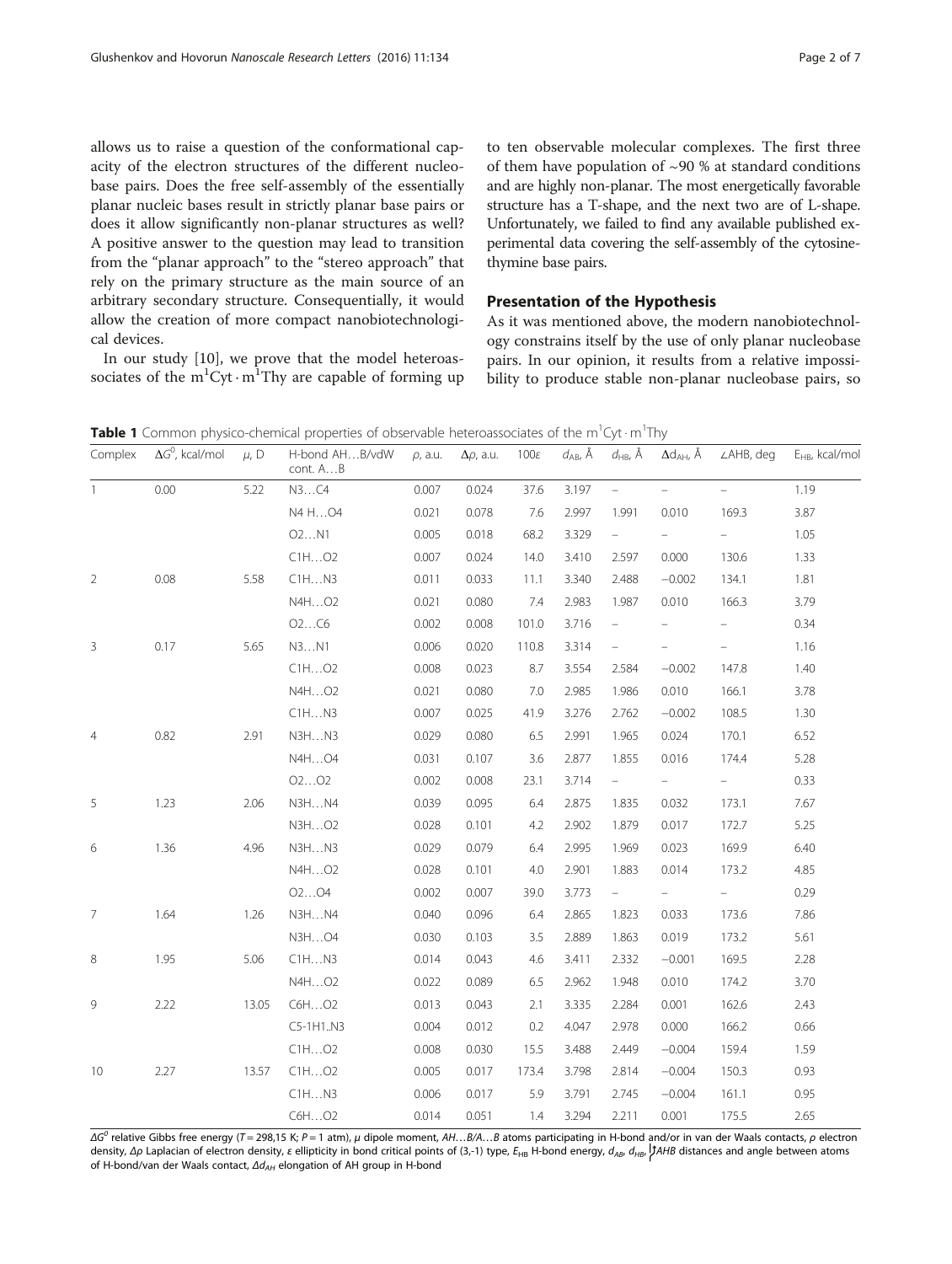<span id="page-2-0"></span>creation of some complex 3D structure out the innate planar elements requires usage of the sophisticated techniques. But if one were able to create the stable non-planar elements, achievement of the complex 3D structures might be much easier.

Taking into account the great conformational variety of the nucleobase pairs in the wild [\[9](#page-5-0)], as well as a relative lack of the theoretical awareness of all the possible conformations, we suppose that the nucleobase pairs are capable of forming observable non-planar structures. Because of a quite good knowledge of the complementary base pairs, we believe that those structures could be found in the non-canonical non-complementary nucleobase pairs. Additionally, we needed a means to find all possible conformations of the given nucleobase pairs. We solved that problem in [[11\]](#page-5-0).

#### Testing the Hypothesis

Our hypothesis would be successful if we could find some theoretical grounds for any observable non-planar nucleobase pair that have not been revealed by the previous base-pairing experiments. And this paper testifies that we managed to find such a pair. The more important fact is that it has not been found experimentally yet.

The main goal of this paper is to obtain all possible observable  $m^1$ Cyt $\cdot$ m<sup>1</sup>Thy heteroassociates for answering the question in the title. To fulfill this task, we used our own algorithm [[11\]](#page-5-0) of the input structures creating. We would like to emphasize the importance of the algorithm, which basically proceeds from an assumption that the nucleobase pairs could be stabilized by at least two intermolecular H-bonds. Aside from this assumption, the algorithm has no other restrictions and uses a modern view of the chemical nature of the H-bonds [\[12](#page-5-0)]. As a result, we obtained numerous optimized and stable non-planar structures of both the canonical and noncanonical nucleobase pairs. Although most of them are highly energetic complexes in the free form, we can use

them for creating conditions in a crystal to achieve the exact desirable non-planar structure through restriction of the molecular degrees of freedom. That is how the wild-type RNA non-planar structures are created.

All the calculations have been carried out with the Gaussian 09 suite of the programs [[13\]](#page-5-0). The relaxed geometries and their corresponding harmonic vibrational frequencies of the base pairs have been obtained using the density functional theory (DFT) with the B3LYP hybrid functional [[14\]](#page-5-0) for Pople's  $6-311++G(d,p)$ basis set in a vacuum. We performed the single-point energy calculations at the correlated MP2 level of theory [[15\]](#page-5-0) with the  $6-311++G(2df,pd)$  Pople's [\[16](#page-5-0)–[18\]](#page-6-0) basis set for  $B3LYP/6-311++G(d,p)$  geometries to consider the electronic correlation effects as accurately as possible.

The Gibbs free energy G values for all the structures were obtained at a room temperature  $(T = 298.15 \text{ K})$  in the following way:

$$
G = E_{\rm el} + E_{\rm corr}, \tag{1}
$$

where  $E_{el}$  is the electronic energy and  $E_{corr}$  is the thermal correction.

Bader's quantum theory "atoms in molecules" (QTAIM) was applied to analyze the electron density [[19\]](#page-6-0). The topology of the electron density was examined using the program package AIMAll [[20](#page-6-0)] with all the default options. The wave functions were obtained at the  $B3LYP/6-311++G(d,p)$  level of the theory. The presence of a bond critical point (BCP) of (3,-1) type [\[19\]](#page-6-0) and a bond path between hydrogen donor and acceptor, as well as the positive value of the Laplacian at this BCP  $(\Delta \rho \ge 0)$ , was considered as three criteria for the H-bond formation [\[19](#page-6-0), [21](#page-6-0)].

Energies of the classical intermolecular H-bonds in base pairs were evaluated by the empirical Iogansen's formula [[22\]](#page-6-0):

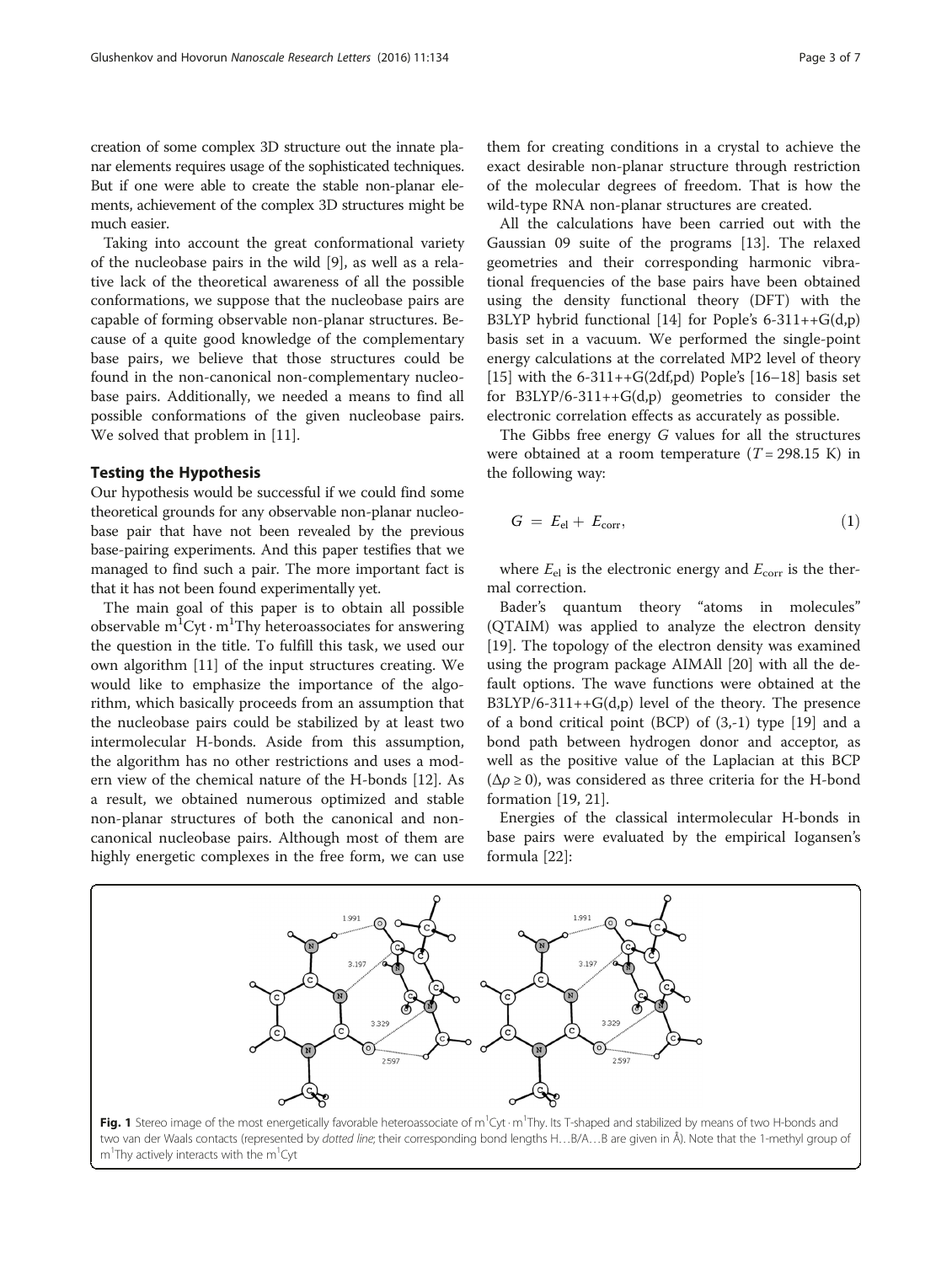<span id="page-3-0"></span>
$$
E_{\rm HB} = 0.33 \cdot \sqrt{\Delta \nu - 40},\tag{2}
$$

where  $\Delta v$  is the magnitude of the redshift (relative to the free molecule) of the stretching mode of the Hbonded groups involved in the H-bonding. The partial deuteration, namely the partial deuteration of the amino group, was applied to eliminate the effect of the vibrational resonances [[23\]](#page-6-0).

Energies of the non-canonical so-called weak intermolecular CH..O/N H-bonds were evaluated by the empirical



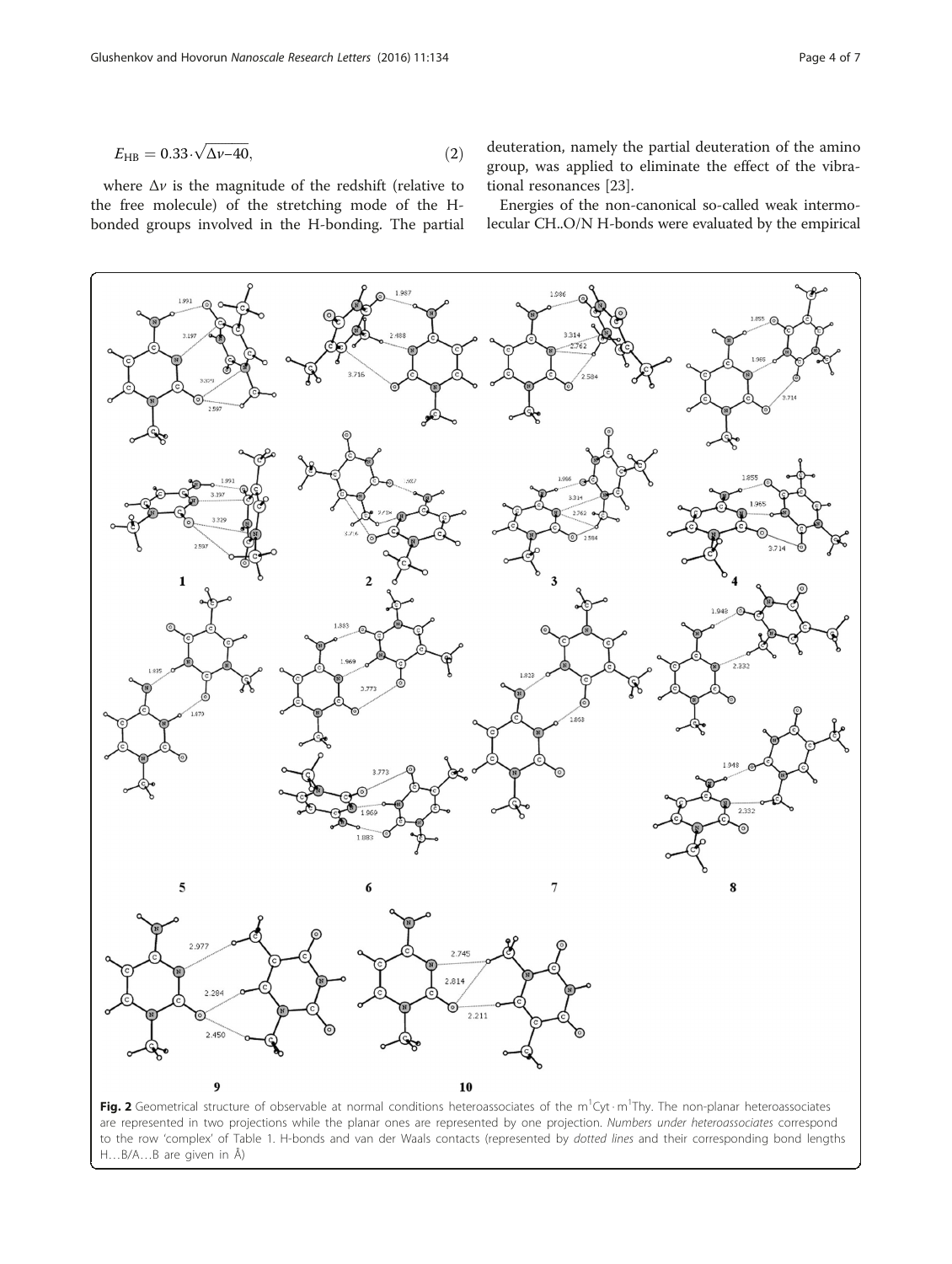$$
E_{\rm HB} = 0.5 \times V(r), \tag{3}
$$

where  $V(r)$  is the value of a local potential energy at the (3,-1) BCPs.

Relative strengths of van der Waals contacts were estimated by means of Grunenberg's compliance constant formalism [[26](#page-6-0)–[28](#page-6-0)], calculated by the Compliance 3.0.2 program.

The main advantage of this approach is invariance of the compliance constants. The physical meaning of the compliance constants is deduced from their definition as a partial second derivative of the potential energy due to an external force:

$$
C_{ij} = \frac{\partial^2 E}{\partial f_i \partial f_j},\tag{4}
$$

In other words, the compliance constants measure the displacement of an internal coordinate, resulting from a unit force acting on it. As follows from this definition, a lower numerical value of compliance constant corresponds to a stronger bond.

To study the charge transfer property in the interacting orbitals of the non-canonical intermolecular CH..O/N contacts, we used a natural bond orbital (NBO) analysis [\[29](#page-6-0)], which interprets the electronic wave function in terms of a set of occupied Lewis and a set of unoccupied non-Lewis localized orbitals. A second-order Fock matrix analysis was carried out to evaluate interactions between donor (i) and acceptor (j) bonds. The result of such interaction is a migration of the electron density from the idealized Lewis structure into an empty non-Lewis orbital  $\sigma$ . For each donor  $(i)$  and acceptor  $(j)$  bond, the stabilization energy is

$$
E^{(2)} = \Delta E_{ij} = q_{ij} \frac{F(i,j)^2}{\varepsilon_j - \varepsilon_i},
$$
\n(5)

where  $q_i$  is the donor orbital occupancy,  $\varepsilon_i$  and  $\varepsilon_i$  are the diagonal elements, and  $F(i,j)$  is the off diagonal element of the NBO Fock matrix.

The atomic numbering scheme for nucleobases is conventional [\[30](#page-6-0)].

#### Implications of the Hypothesis

We obtained the set of 51 complexes of the heteroassociates of  $m^1$ Cyt $\cdot$ m<sup>1</sup>Thy. This set contains both the common and the rare tautomeric forms.

Total occupancy of the obtained complexes 1  $(30.50 \%) + 2 (26.66 \%) + 3 (22.90 \%) + 4 (7.64 \%) + 5$  $(3.80 \quad \%) + 6 \quad (3.09 \quad \%) + 7 \quad (1.93 \quad \%) + 8 \quad (1.14 \quad \%) + 9$  $(0.72 \, \%) + 10 \, (0.67 \, \%)$  constitute 99.04 % at normal conditions and defines all the experimentally observable complexes (see Table [1\)](#page-1-0). For the purpose of achieving the declared goal, we will focus on these ten complexes in the rest of this paper.

The most energetically favorable complex 1 has a Tshape structure and is stabilized by means of two intermolecular H-bonds and two attractive van der Waals contacts (see Fig. [1\)](#page-2-0).

We have found out that the obtained heteroassociates of the  $m^1$ Cyt $\cdot$ m<sup>1</sup>Thy are stabilized by means of the intermolecular H-bonds of NH..N/O, CH..N/O types and attractive van der Waals contacts of the N..N/O/C, O..O/C. Energies of the classical H-bonds lie in diapason of  $3.70 \div 7.86$  kcal/mol. Energies of the non-canonical H-bonds lie in diapason of  $0.66 \div 2.65$  kcal/mol.

The observable heteroassociates of the  $m^1$ Cyt $\cdot$ m<sup>1</sup>Thy have several different shapes (see Fig. [2](#page-3-0)): the T-shape is represented exclusively by the most energetically favorable complex 1, an L-shape (complexes 2, 3), a spiral shape (complexes 4, 6), the planar structures (complexes 5, 7, 9, 10), and a severely non-planar structure of the complex 8 which cannot be classified as one of above. As one can see, the most expected shapes are the Lshape (49.56 %), the T-shape (30.5 %), the spiral shape (10.73 %), the planar shape (7.3 %), and finally the complex 8 shape (1.14 %). This fact gives us the positive answer to the question in the title.

We believe that such unusual geometries are the result of a strong involvement of a methyl group in stabilization of the heteroassociates. As one can see from Table [1,](#page-1-0) the methyl groups (C1H, C5H) are capable of forming the strong enough CH..O/N H-bonds with energies in diapason of  $0.66 \div 2.28$  kcal/mol. At the same time, one can observe the strong stabilizing van der Waals contacts (see Table 2), which are present in five

Table 2 Intermolecular CH..O/N H-bonds and van der Waals contacts in the observable heteroassociates of the  $m^1$ Cyt m1 Thy

| Complex      | H-bond/vdW contact AHB/AB | $E^{(2)}$ , kcal/mol Cstr, Å/mDyn |         |
|--------------|---------------------------|-----------------------------------|---------|
| 1            | CHO2                      | 0.36                              | 39.549  |
| 2            | CHN3                      | 1.00                              | 22.928  |
| 3            | CHHO2                     | 0.76                              | 37.566  |
|              | CHN3                      | 0.03                              | 33.407  |
| 8            | CHN3                      | 3.53                              | 11.200  |
| $\mathsf{Q}$ | C6HO2                     | 3.27                              | 16.085  |
|              | C5H.N3                    | 0.55                              | 66.521  |
|              | CHO2                      | 1.00                              | 27.809  |
| 10           | CHO2                      | 0.29                              | 126.112 |
|              | CHN3                      | 0.74                              | 43.476  |
|              | C6HO2                     | 3.98                              | 11.659  |

 $E^{(2)}$  value of stabilization energy, Cstr linear Grunenberg constant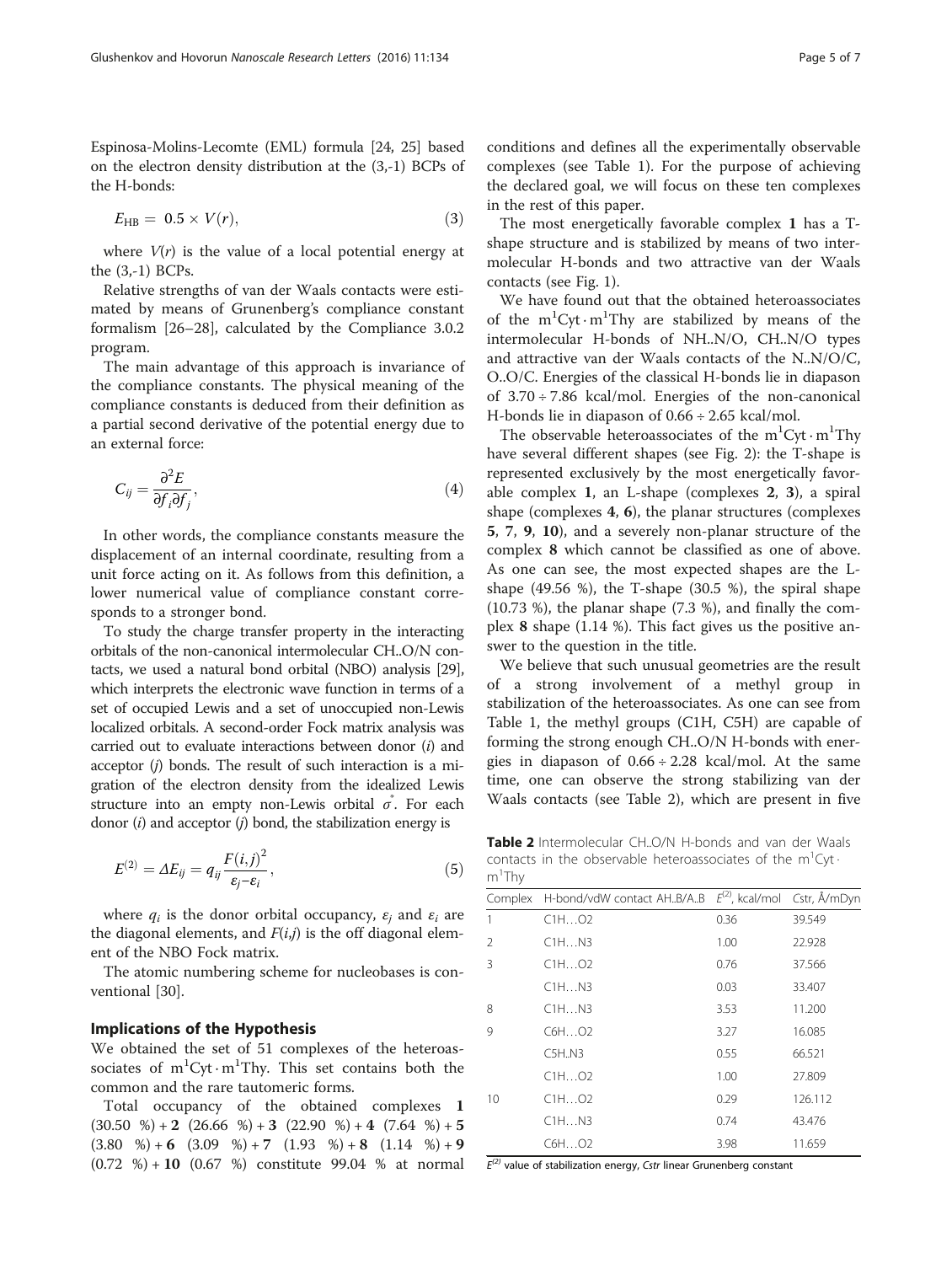<span id="page-5-0"></span>out of ten observable heteroassociates, and have energies in the diapason of  $0.29 \div 1.19$  kcal/mol. The especially strong van der Waals contacts are surveyed in the most energetically favorable complex 1 with the energies of 1.05 and 1.19 kcal/mol respectively.

In our opinion, the experiment will show plenty of the mixed L-shapes and T-shapes, with quite rare inclusions of the spiral and planar shapes. This in turn presents a possibility of a self-assembly of a layered structure upon the self-assembled non-planar structures. This hypothesis will be tested in our future study.

For the first time, from the first principles, we show that the conformational capacity of the nucleic base pairs is much richer from the perspective of the self-assembly than it is used to consider in the modern nanobiotechnology. The capability of the modified cytosine and the modified thymine to create the significantly non-planar structures opens the way for the novel "stereo approach" to construction of the nanobiotechnological devices. We believe that the modern nanobiotechnological basis can and should be enriched by the new nucleic base pairs with an innate ability for the non-planar structures.

We think there might be at least three possible ways of a future development of the "stereo approach".

The first way is to find the other non-planar nucleobase pairs that would be much more convenient for usage in a real industry than those that we have found and presented in this paper. The next way might be searching for an appropriate nucleobase modification in order to achieve the same goal. And the third way is to try to synthesize similar to the non-planar nucleobase pair structures which would behave themselves both as non-planar and energetically favorable at the same time.

#### Abbreviations

AIM: atoms in molecules; BCP: bond critical point; DFT: density functional theory; DNA: deoxyribonucleic acid; m<sup>1</sup>Cyt: 1-methylcytosine; m<sup>1</sup>Thy: 1methylthymine; NBO: natural bond orbital; QTAIM: quantum theory: atoms in molecules; RNA: ribonucleic acid.

#### Competing interests

The authors declare that they have no competing interests.

#### Authors' contributions

AN carried out all the calculations in this paper and wrote the text of the paper. DM supervised the research project and reviewed and edited the manuscript. All authors contributed to the design of the study. Both authors read and approved the final manuscript.

#### Authors' information

DM has a degree of Doctor of Science in the field of Biology and he is a Corresponding Member of National Academy of Sciences (NAS) of Ukraine. Currently, DM holds the position of the Head of Department of Molecular and Quantum Biophysics of Institute of Molecular Biology and Genetics of NAS of Ukraine; he is a professor of the Department of Molecular Biology, Biotechnology and Biophysics of the Institute of High Technologies of Taras Shevchenko National University of Kyiv. DM authored more than 300 papers. His scientific interests cover quantum biology in general and the molecular mechanisms of point mutations in DNA.

AN holds a degree of Master of Science in the field of Physics and occupies the position of a junior researcher in the Department of Molecular and

Quantum Biophysics of the Institute of Molecular Biology and Genetics of NAS of Ukraine. Also, AN is a PhD student in the Department of Molecular Biology, Biotechnology and Biophysics of the Institute of High Technologies of Taras Shevchenko National University of Kyiv.

#### Acknowledgements

This work was supported by the grant of the President of Ukraine to support scientific research of young scientists for the year 2015 from the State Fund for Fundamental Research of Ukraine (project no.GP/F61/028) and by the Grant of the NAS of Ukraine for young scientists for years 2015–2016.

## Received: 24 November 2015 Accepted: 1 March 2016

#### References

- 1. Rothemund PW (2006) Folding DNA to create nanoscale shapes and patterns. Nature; doi: 10.1038/nature04586
- 2. Geary C, Rothemund PW, Andersen ES (2014) A single-stranded architecture for cotranscriptional folding of RNA nanostructures. Science; doi: 10.1126/ science.1253920
- 3. Wei B, Dai M, Yin P (2012) Complex shapes self-assembled from singlestranded DNA tiles. Nature; doi:10.1038/nature11075
- 4. Endo M, Yamamoto S, Emura T, Hidaka K, Morone N, Heuser JE, Sugiyama H (2014) Helical DNA origami tubular structures with various sizes and arrangements. Angew Chem Int Ed Engl; doi: 10.1002/ange.201402973
- 5. Yamazaki T, Heddle JG, Kuzuya A, Komiyama M (2014) Orthogonal enzyme arrays on a DNA origami scaffold bearing size-tunable wells. Nanoscale; doi: 10.1039/C4NR01598C
- 6. Berman HM, Olson WK, Beveridge DL, Westbrook J, Gelbin A, Demeny T, Hsieh SH, Srinivasan AR, Schneider B (1992) The nucleic acid database. A comprehensive relational database of three-dimensional structures of nucleic acids. Biophys J; doi: 10.1016/S0006-3495(92)81649-1
- 7. Narayanan BC, Westbrook J, Ghosh S, Petrov AI, Sweeney B, Zirbel CL, Leontis NB, Berman HM (2013) The nucleic acid database: new features and capabilities. Nucl Acids Res; doi: 10.1093/nar/gkt980
- 8. Liu L, Xia D, Klausen LH, Dong M (2014) The self-assembled behaviour of DNA bases on the interface. Int J Mol Sci; doi: 10.3390/ijms15021901
- 9. Chawla M, Oliva R, Bujnicki JM, Cavallo L (2015) An atlas of RNA base pairs involving modified nucleobases with optimal geometries and accurate energies. Nucl Acids Res; doi: 10.1093/nar/gkv606
- 10. Glushenkov AN, Hovorun DN (2014) Confined set of H-bonded heteroassociates of m<sup>1</sup>Cyt · m<sup>1</sup>Thy: quantum-mechanical study. Ukr Bioorg Acta 12:1–3
- 11. Glushenkov AN, Hovorun DM (2014) Geometric construction of all possible H-bonded associated nucleic base pairs. Repts Natl Acad Sci Ukr 8:133
- 12. Steiner T (2002) The hydrogen bond in the solid state. Angew Chem Int Ed; doi: 10.1002/1521-3773(20020104)41:1 < 48::AID-ANIE48 > 3.0.CO;2-U
- 13. Frisch MJ, Trucks GW, Schlegel HB, Scuseria GE, Robb MA, Cheeseman JR, Scalmani G, Barone V, Mennucci B, Petersson GA, Nakatsuji H, Caricato M, Li X, Hratchian HP, Izmaylov AF, Bloino J, Zheng G, Sonnenberg JL, Hada M, Ehara M, Toyota K, Fukuda R, Hasegawa J, Ishida M, Nakajima T, Honda Y, Kitao O, Nakai H, Vreven T, Montgomery JA, Peralta JE, Ogliaro F, Bearpark M, Heyd JJ, Brothers E, Kudin KN, Staroverov VN, Keith T, Kobayashi R, Normand J, Raghavachari K, Rendell A, Burant JC, Iyengar SS, Tomasi J, Cossi M, Rega N, Millam JM, Klene M, Knox JE, Cross JB, Bakken V, Adamo C, Jaramillo J, Gomperts R, Stratmann RE, Yazyev O, Austin AJ, Cammi R, Pomelli C, Ochterski JW, Martin RL, Morokuma K, Zakrzewski VG, Voth GA, Salvador P, Dannenberg JJ, Dapprich S, Daniels AD, Farkas O, Foresman JB, Ortiz JV, Cioslowski J, Fox DJ (2010) Gaussian 09, revision B.01. Gaussian, Inc, Wallingford
- 14. Tirado-Rives J, Jorgensen WL (2008) Performance of B3LYP density functional methods for a large set of organic molecules. J Chem Theory Comput; doi: 10.1021/ct700248k
- 15. Frisch MJ, Head-Gordon M, Pople JA (1990) Semi-direct algorithms for the MP2 energy and gradient. Chem Phys Lett; doi: 10.1016/0009- 2614(90)80030-H
- 16. Frisch MJ, Pople JA, Binkley JS (1984) Self-consistent molecular orbital methods 25. Supplementary functions for Gaussian basis sets. J Chem Phys; doi: 10.1063/1.447079
- 17. Hariharan PC, Pople JA (1973) The influence of polarization functions on molecular orbital hydrogenation energies. Theor Chem Acta 28:3–213